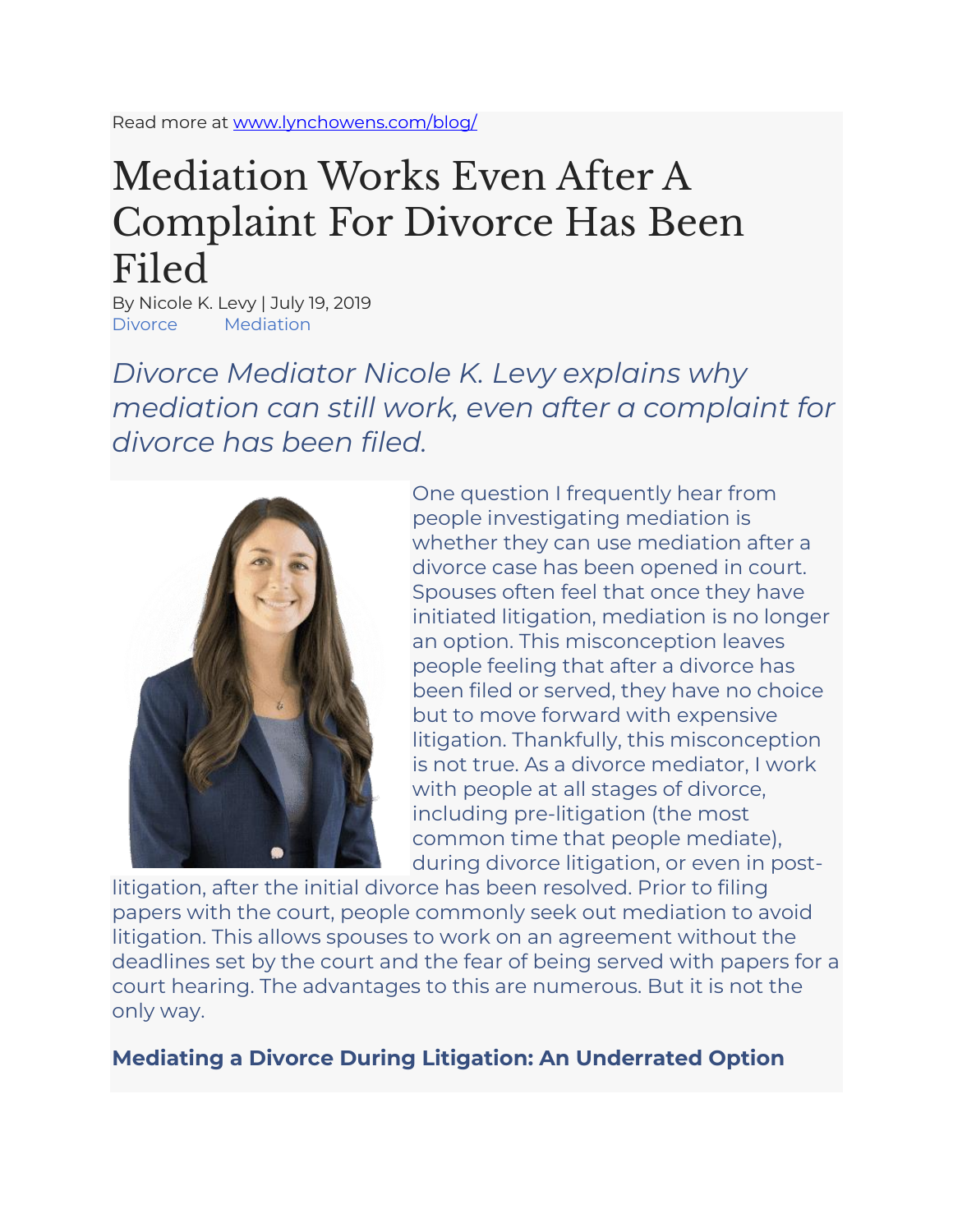While pre- and post-litigation mediation might seem straight-forward, it is often pending divorce cases that create the most anxiety. Granted, once litigation begins, spouses are [on the court's schedule](https://madivorcemediators.com/choose-mediation-divorce/#family-law-litigation-a-coercive-inflexible-process) and are subject to being hauled into the courtroom for a motion with little notice. However, this does not prevent spouses from initiating mediation. Indeed, mediation can happen at any stage in litigation. Spouses can work with a mediator even when motion dates are scheduled, pretrial conferences are looming, or even trial dates have been set. Mediation can move forward even if each spouse has a lawyer or a partial agreement has been reached. Sometimes it seems to take the time consuming and costly nature of litigation to make one or both spouses understand that *perhaps* slugging it out in the courtroom is not the most effective way to resolve the issues standing in the way of an amicable divorce.

## **Post-Litigation Mediation: Mediating Contempt or Modification Issues**

Post-litigation mediation is commonly associated with the resolution of a pending contempt action or the modification of an existing separation agreement. One or both former spouses may need to change their divorce agreement, or one person may not be following the agreement, creating exposure for a finding of a contempt. Rather than sprinting into court for judicial intervention, former spouses often find that mediation can resolve post-divorce issues [quickly, efficiently](https://madivorcemediators.com/even-unsuccessful-mediation-narrows-issues-litigation/#mediation-resolves-these-issues-amicably)  [and amicably.](https://madivorcemediators.com/even-unsuccessful-mediation-narrows-issues-litigation/#mediation-resolves-these-issues-amicably) Only recently I worked with parents whose oldest child was entering college; however, their agreement was vague regarding their respective obligations to contribute to the cost of college. Realizing that spending money on two attorneys (and multiple court dates) would only deplete from the available college funds, the parents opted to resolve their respective college contributions outside of the courtroom.

## **Attorneys Can Help the Mediation Process**

Mediation can include your attorneys, if you have them, or not. Some attorneys will (silently) attend mediation session, while others (more commonly) continue to act as a spouse's counsel, providing advice and feedback outside the walls of the mediation. When you mediate, you are not obligated to come to an agreement, nor are you barred from speaking with your counsel about the mediation. Indeed, mediation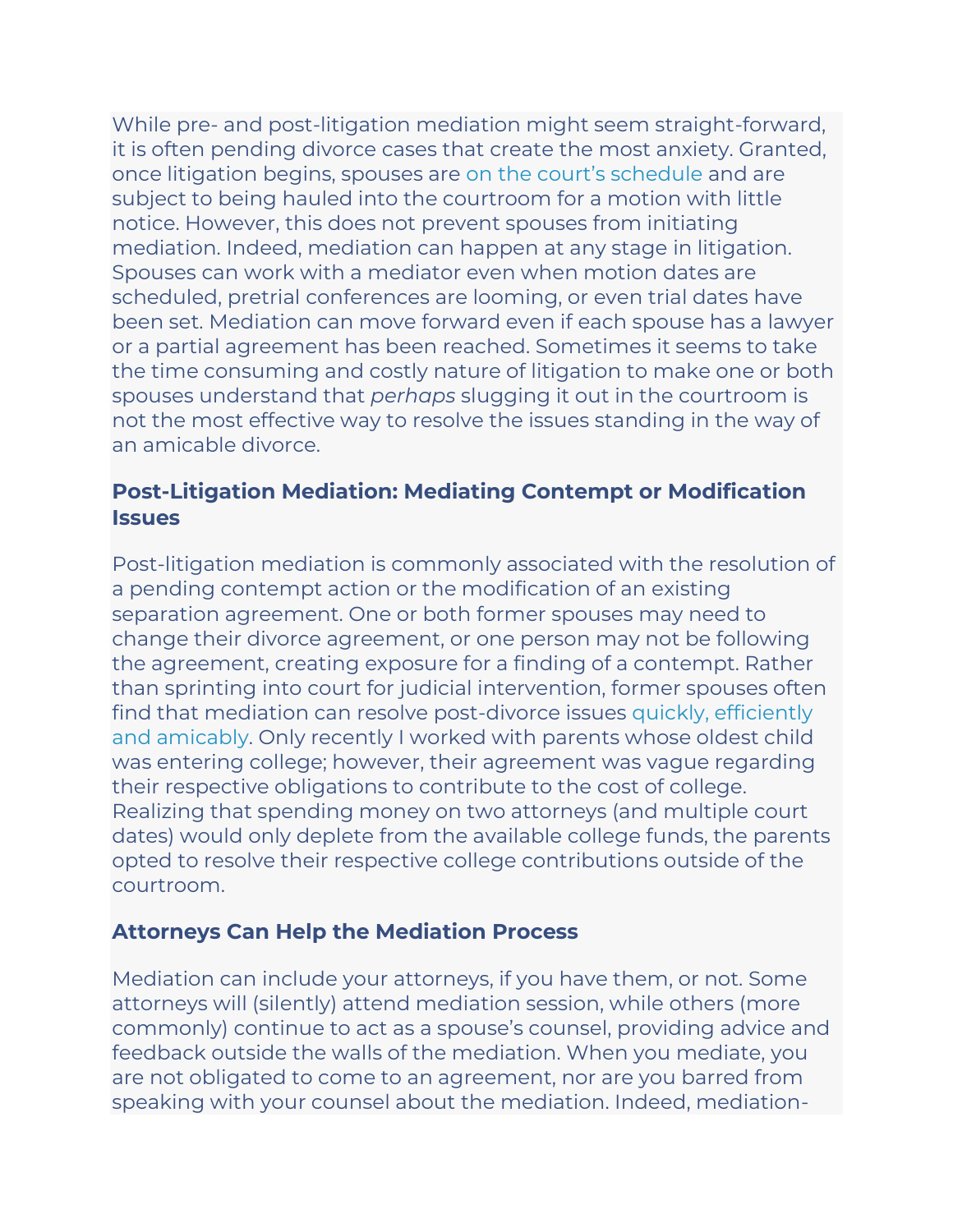friendly attorneys often pay a constructive role in the mediation process, helping each spouse understand the legal issues surrounding the divorce, and advancing the settlement process by offering suggestions to improve the language used in agreements. The beauty of mediation is the flexibility and [creative solutions embodied within](https://madivorcemediators.com/mediation-rewards-creativity-resolve-disputes/)  [the mediation process](https://madivorcemediators.com/mediation-rewards-creativity-resolve-disputes/) itself. There is no issue too big or too small to address in mediation. Perhaps you have an ongoing divorce case, and there is already a motion for temporary orders scheduled. This does not prevent mediation. Perhaps a judge only recently entered temporary orders – new orders may present a mediation chance to break a deadlock on a tough issue. I tell spouses to never let preconceived notions about mediation limit what you think can be done. An open divorce case isn't a barrier to mediation, it's an opportunity. Whatever stage your divorce might be in, there is always a chance to mediate.



Need a Divorce Mediator?

**CONTACT NICOLE TODAY!** 

Nicole Levy Family Law Mediator

*Nicole is a divorce mediator for South Shore Divorce Mediation, located in Hingham, Massachusetts. She is also a Senior Associate Attorney for Lynch & Owens, P.C., where she specializes in divorce and family law issues. Nicole is a statutory mediator under [M.G.L.](https://malegislature.gov/Laws/GeneralLaws/PartIII/TitleII/Chapter233/Section23c)  [Ch. 233, s. 23Ca](https://malegislature.gov/Laws/GeneralLaws/PartIII/TitleII/Chapter233/Section23c)nd a proud member of the Massachusetts Council on Family Mediation. To read more from Nicole Levy, check out [her](https://lynchowens.com/author/nicole-levy/)  [author page on the Lynch & Owens Blog.](https://lynchowens.com/author/nicole-levy/) Disclaimer: The* 

*information you obtain at this site is not, nor is it intended to be, legal advice. You should meet with an attorney for advice regarding your individual situation. You are invited to contact our office. Contacting the office does not create an attorney-client or mediator-client relationship. Please do not send any confidential information to the office until such time as an attorney-client or mediator-client relationship has been established. This blog is considered an advertisement for the Law Office of Lynch & Owens, P.C. d/b/a South Shore Divorce Mediation. The Massachusetts Rules of Professional*